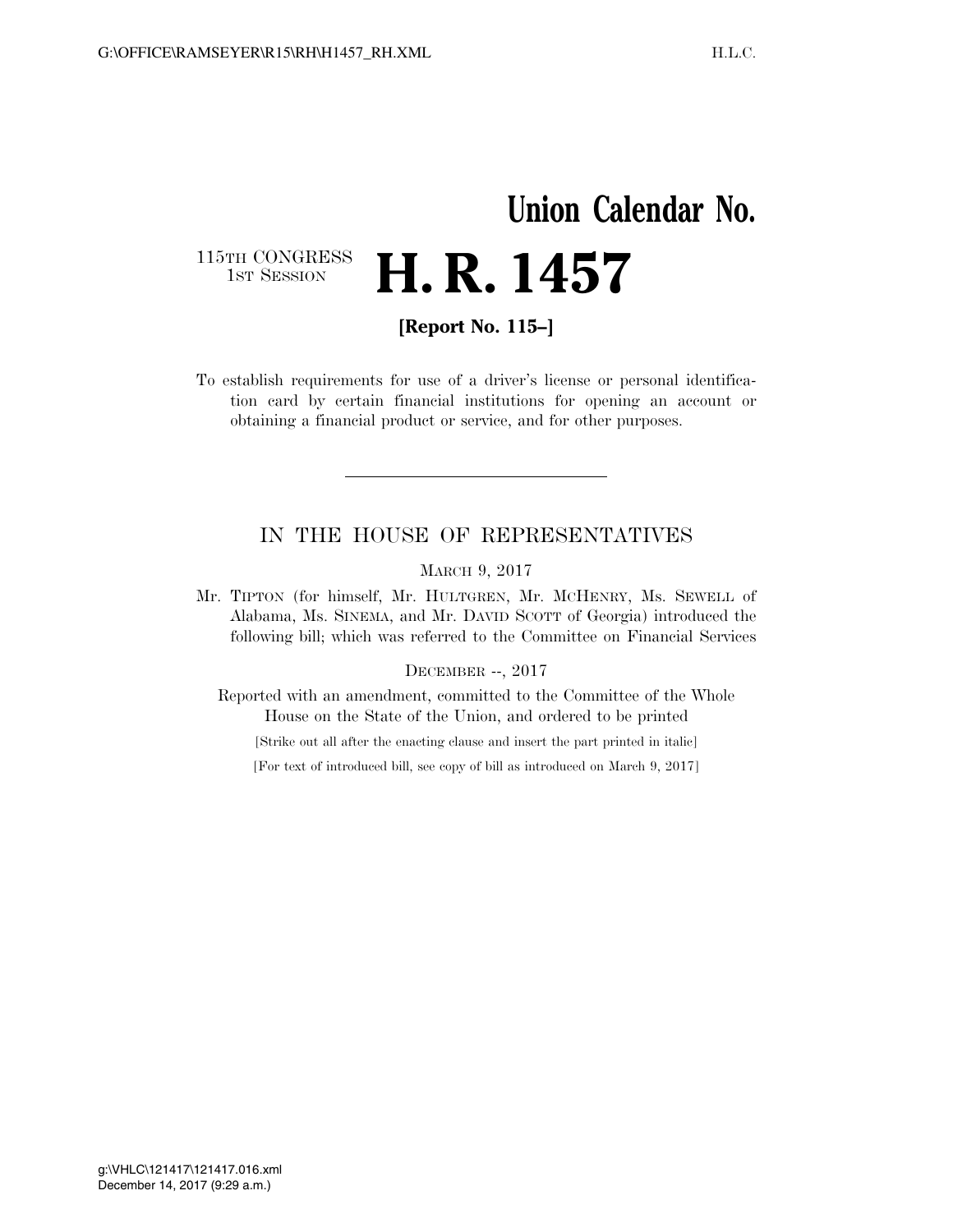## **A BILL**

To establish requirements for use of a driver's license or personal identification card by certain financial institutions for opening an account or obtaining a financial product or service, and for other purposes.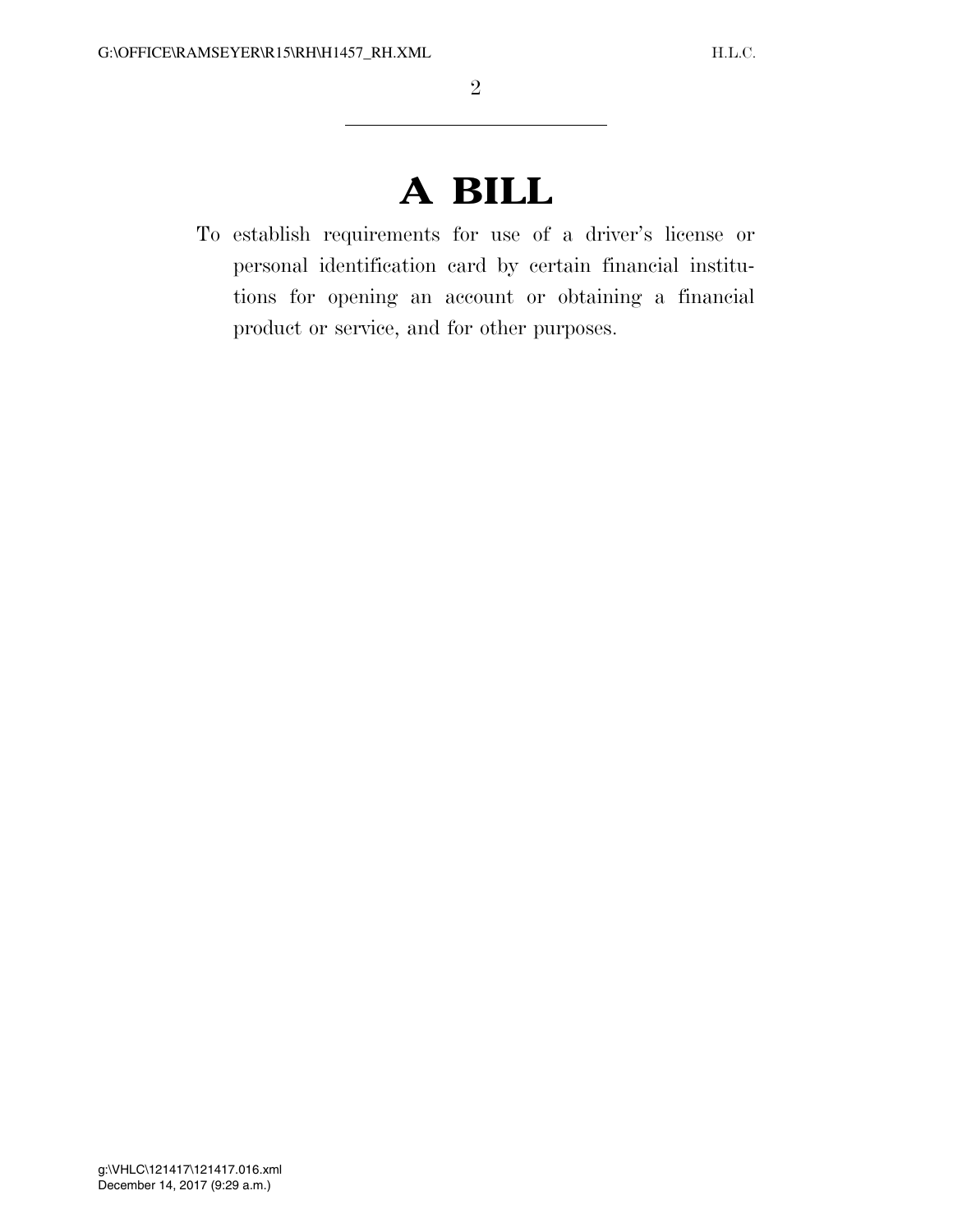| $\mathbf{1}$   | Be it enacted by the Senate and House of Representa-         |
|----------------|--------------------------------------------------------------|
| 2              | tives of the United States of America in Congress assembled, |
| 3              | SECTION 1. MAKING ONLINE BANKING INITIATION LEGAL            |
| $\overline{4}$ | AND EASY.                                                    |
| 5              | (a) DEFINITIONS.—In this section:                            |
| 6              | $(1)$ AFFILIATE.—The term "affiliate" has the                |
| 7              | meaning given the term in section 2 of the Bank              |
| 8              | Holding Company Act of 1956 (12 U.S.C. 1841).                |
| 9              | (2) DRIVER'S LICENSE.—The term "driver's li-                 |
| 10             | cense" means a license issued by a State to an indi-         |
| 11             | vidual that authorizes the individual to operate a           |
| 12             | motor vehicle on public streets, roads, or highways.         |
| 13             | (3) FEDERAL BANK SECRECY LAWS.—The term                      |
| 14             | "Federal bank secrecy laws" means—                           |
| 15             | $(A)$ section 21 of the Federal Deposit Insur-               |
| 16             | ance Act (12 U.S.C. 1829b);                                  |
| 17             | (B) section 123 of Public Law 91-508 (84                     |
| 18             | Stat. 1116); and                                             |
| 19             | (C) subchapter $II$ of chapter 53 of title 31,               |
| 20             | United States Code.                                          |
| 21             | (4) FEDERALLY RECOGNIZED INDIAN TRIBE.-                      |
| 22             | The term "federally recognized Indian Tribe" has the         |
| 23             | meaning given the term by the Secretary of the Inte-         |
| 24             | rior under section $104(a)$ of the Federally Recognized      |
| 25             | Indian Tribe List Act of 1994 (25 U.S.C. 5131(a)).           |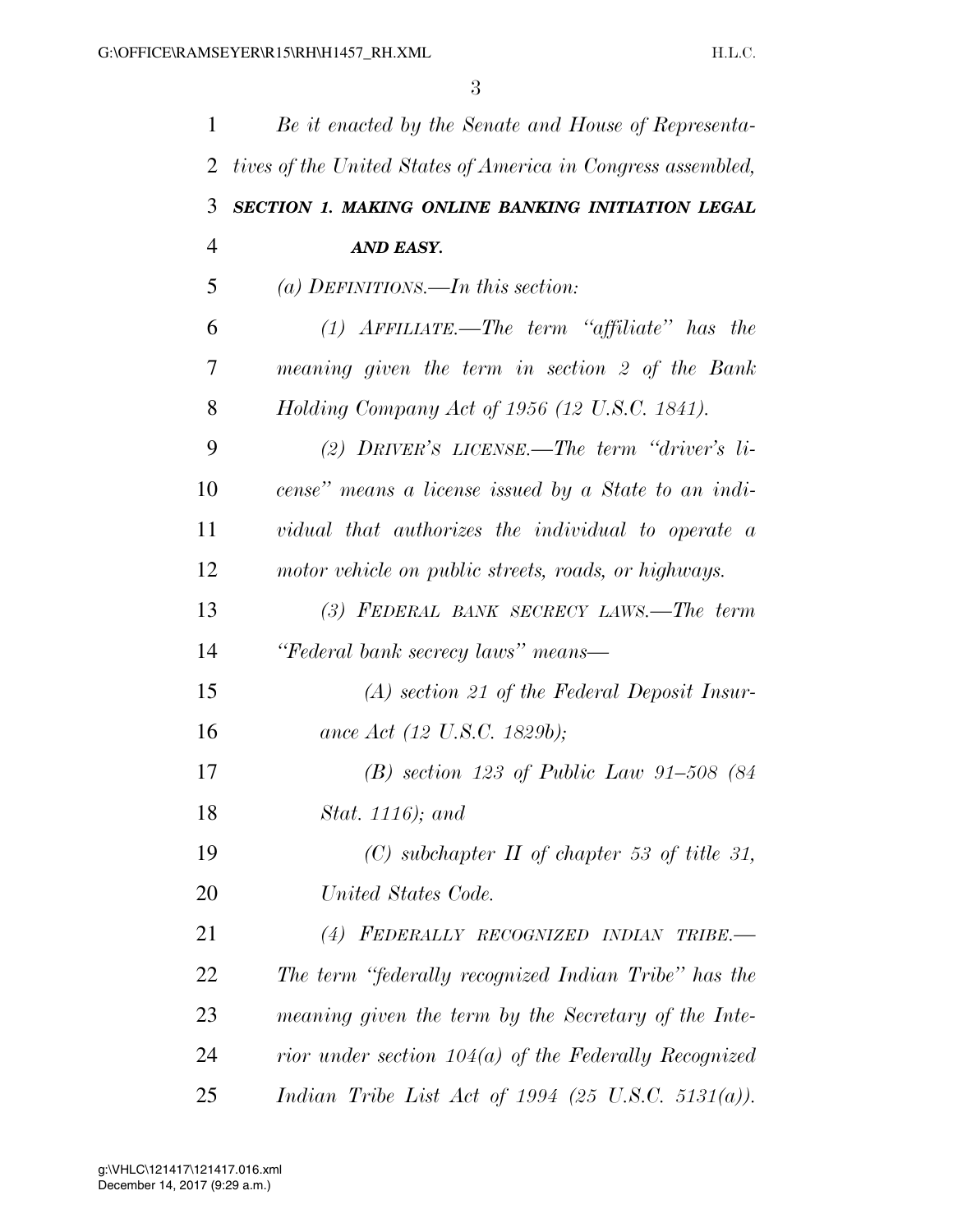| $\mathbf{1}$   | (5) FINANCIAL INSTITUTION.—The term "finan-              |
|----------------|----------------------------------------------------------|
| $\overline{2}$ | cial institution" means—                                 |
| 3              | $(A)$ an insured depository institution;                 |
| $\overline{4}$ | $(B)$ an insured credit union; or                        |
| 5              | $(C)$ any affiliate of an insured depository             |
| 6              | <i>institution or insured credit union.</i>              |
| 7              | (6) FINANCIAL PRODUCT OR SERVICE.—The term               |
| 8              | "financial product or service" has the meaning given     |
| 9              | the term in section $1002(15)$ of the Consumer Finan-    |
| 10             | cial Protection Act of 2010 (12 U.S.C. 5481(15)).        |
| 11             | (7) INSURED CREDIT UNION.—The term "insured"             |
| 12             | credit union" has the meaning given the term in sec-     |
| 13             | tion 101 of the Federal Credit Union Act (12 U.S.C.      |
| 14             | 1752).                                                   |
| 15             | (8)<br>INSURED DEPOSITORY INSTITUTION.—The               |
| 16             | term "insured depository institution" has the mean-      |
| 17             | ing given the term in section 3 of the Federal Deposit   |
| 18             | <i>Insurance Act (12 U.S.C. 1813).</i>                   |
| 19             | $(9)$ ONLINE SERVICE.—The term "online service"          |
| 20             | means any Internet-based service, such as a Web site     |
| 21             | or mobile application.                                   |
| 22             | PERSONAL IDENTIFICATION<br>(10)<br>$\textit{CARD}$ .—The |
| 23             | term "personal identification card" means an identi-     |
| 24             | fication document issued by a State, local govern-       |
| 25             | ment, or federally recognized Indian Tribe to an indi-   |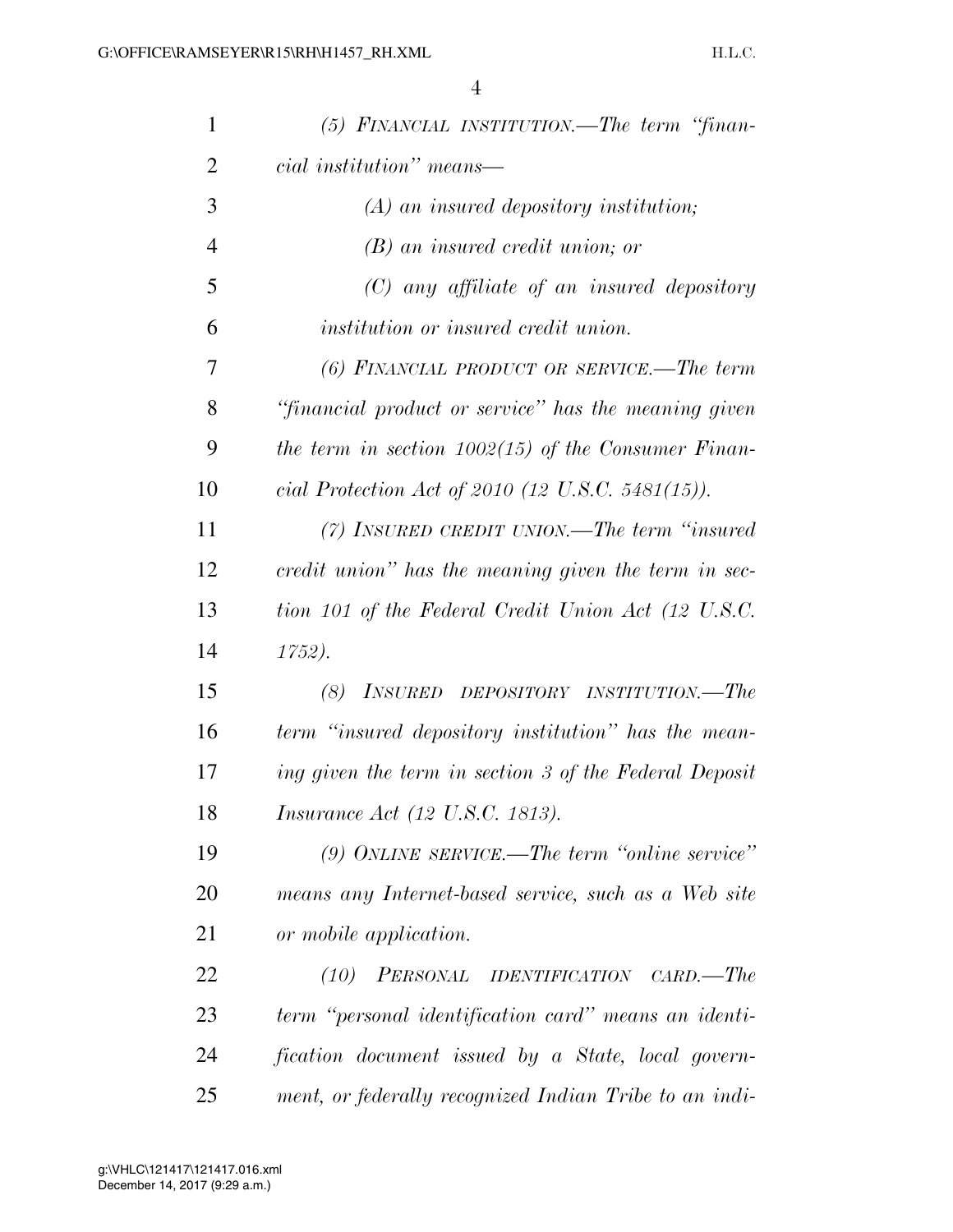|   | vidual solely for the purpose of identification of that |
|---|---------------------------------------------------------|
| 2 | <i>individual.</i>                                      |

 *(11) PERSONAL INFORMATION.—The term ''per- sonal information'' means the information displayed on or electronically encoded on a driver's license or personal identification card that is reasonably nec- essary to fulfill the purpose and uses permitted by subsection (b).* 

 *(12) STATE.—The term ''State'' means any State, commonwealth, territory, or possession of the United States, the District of Columbia, the Common- wealth of Puerto Rico, the Commonwealth of the Northern Mariana Islands, American Samoa, Guam, or the United States Virgin Islands.* 

 *(13) SCAN.—The term ''scan'' means the act of using a device or software to decipher, in an elec- tronically readable format, personal information dis- played on or electronically encoded on a driver's li-cense or personal identification card.* 

 *(b) USE OF A DRIVER'S LICENSE OR PERSONAL IDEN-TIFICATION CARD.—* 

 *(1) IN GENERAL.—When an individual initiates a request through an online service to open an ac- count with a financial institution or obtain a finan-cial product or service from a financial institution,*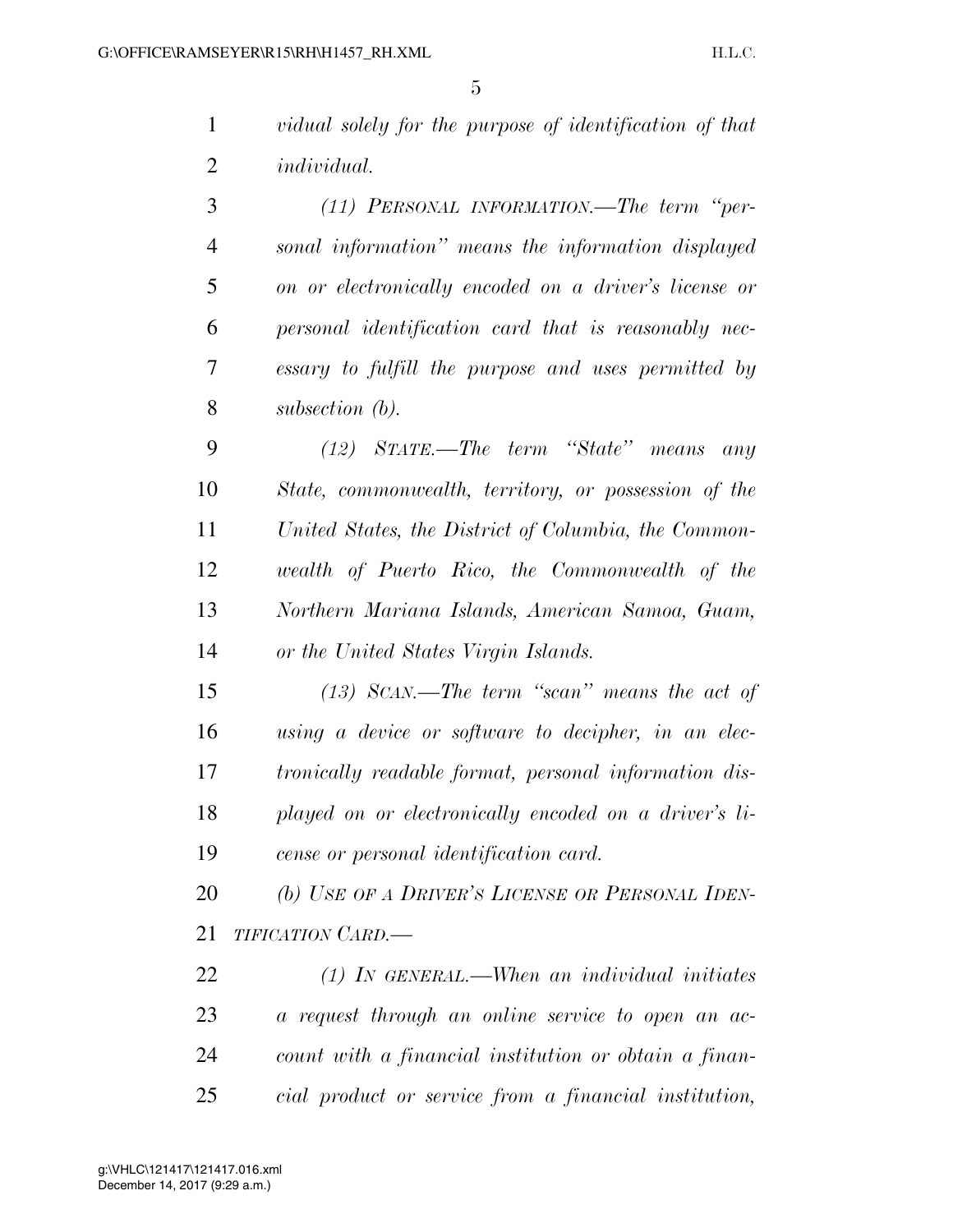| $\mathbf{1}$   | the financial institution may record personal infor-           |
|----------------|----------------------------------------------------------------|
| 2              | mation from a scan of the driver's license or personal         |
| 3              | identification card of the individual, or make a copy          |
| $\overline{4}$ | or receive an image of the driver's license or personal        |
| 5              | <i>identification card of the individual, and store or re-</i> |
| 6              | tain such information in any electronic format for the         |
| 7              | purposes described in paragraph (2).                           |
| 8              | $(2)$ USES OF INFORMATION.—Except as required                  |
| 9              | to comply with Federal bank secrecy laws, a financial          |
| 10             | institution may only use the information obtained              |
| 11             | under paragraph $(1)$ —                                        |
| 12             | $(A)$ to verify the authenticity of the driver's               |
| 13             | <i>license or personal identification card</i> ;               |
| 14             | $(B)$ to verify the identity of the individual;                |
| 15             | and                                                            |
| 16             | $(C)$ to comply with a legal requirement to                    |
| 17             | record, retain, or transmit the personal informa-              |
| 18             | tion in connection with opening an account or                  |
| 19             | <i>obtaining a financial product or service.</i>               |
| 20             | (3) DELETION OF IMAGE.—A financial institu-                    |
| 21             | tion that makes a copy or receives an image of a               |
| 22             | driver's license or personal identification card of an         |
| 23             | individual in accordance with paragraph (1) shall,             |
| 24             | after using the image for the purposes described in            |